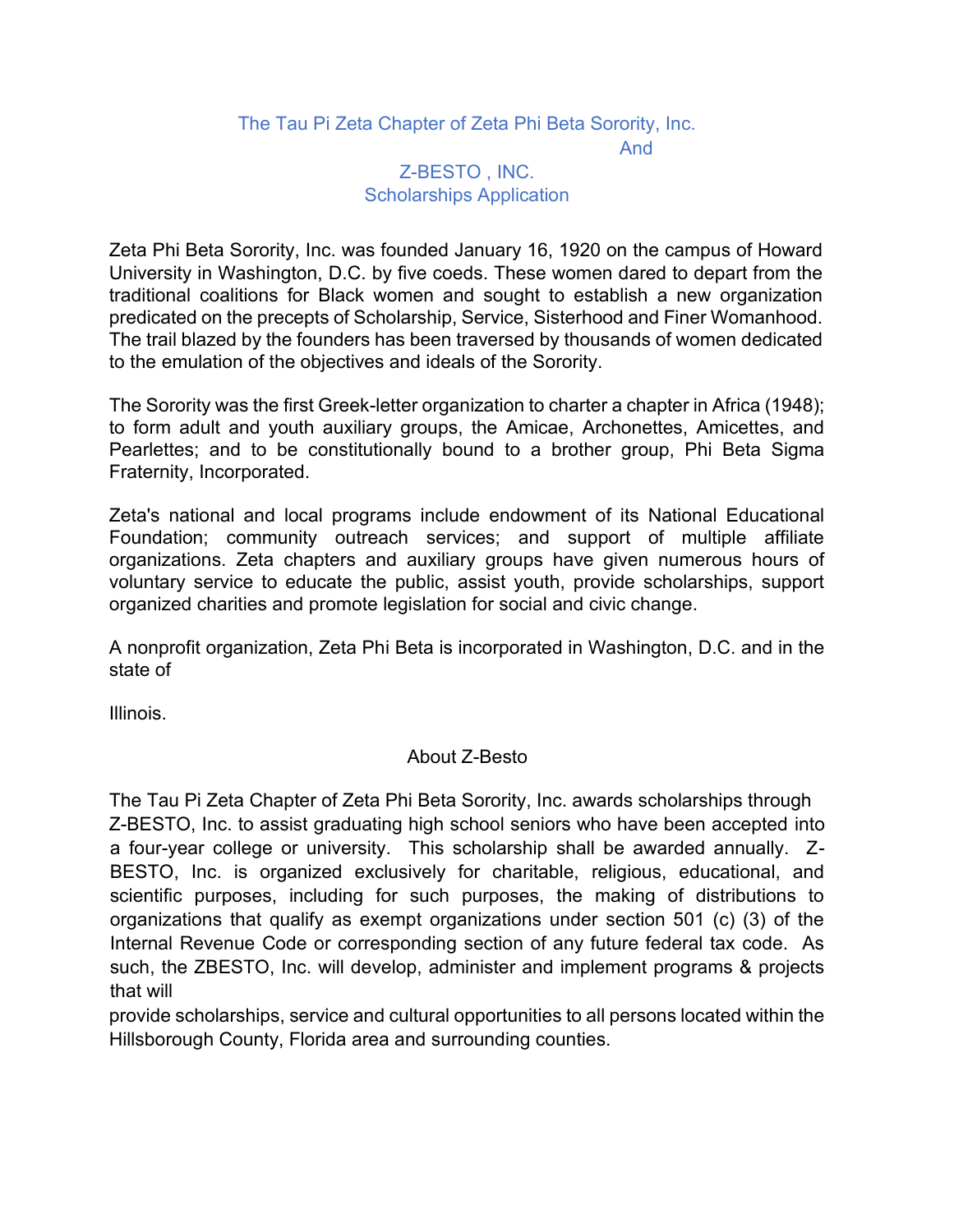## **Eligibility**

## Resident of Hillsborough County and surrounding counties Graduating High School Senior Pursuing an Undergraduate Academic Degree in the Fall of 2022 Cumulative GPA 3.04-4.05

Application Materials

Completed Z-BESTO Scholarship Application Official high school transcript Copy of College/Technical College acceptance letter(s) A minimum of three (3) written letters of recommendation

The Official High School transcript and the recommendation letters should be in their own individual sealed envelopes. Place all sealed envelopes, the application, the essay and a copy of College Acceptance letter(s) in a larger envelope and send over.

Personal Essay:

Scholarship Essay Criteria: Your Scholarship Applicant Essay should include responses to the following questions: **What are your future goals? How can this award help you to achieve these goals?**

On a separate sheet of paper, attach your typed, no more than two (2)-paged personal essay. Essays will be evaluated based on the extent to which they meet the given essay guidelines/criteria.

Formatting Guidelines: Essay should be formatted as follows:

Typed, double-spaced, standard 12-point font, with 1-inch margins. Suggested length: two (2) pages or less, minimum 150 words.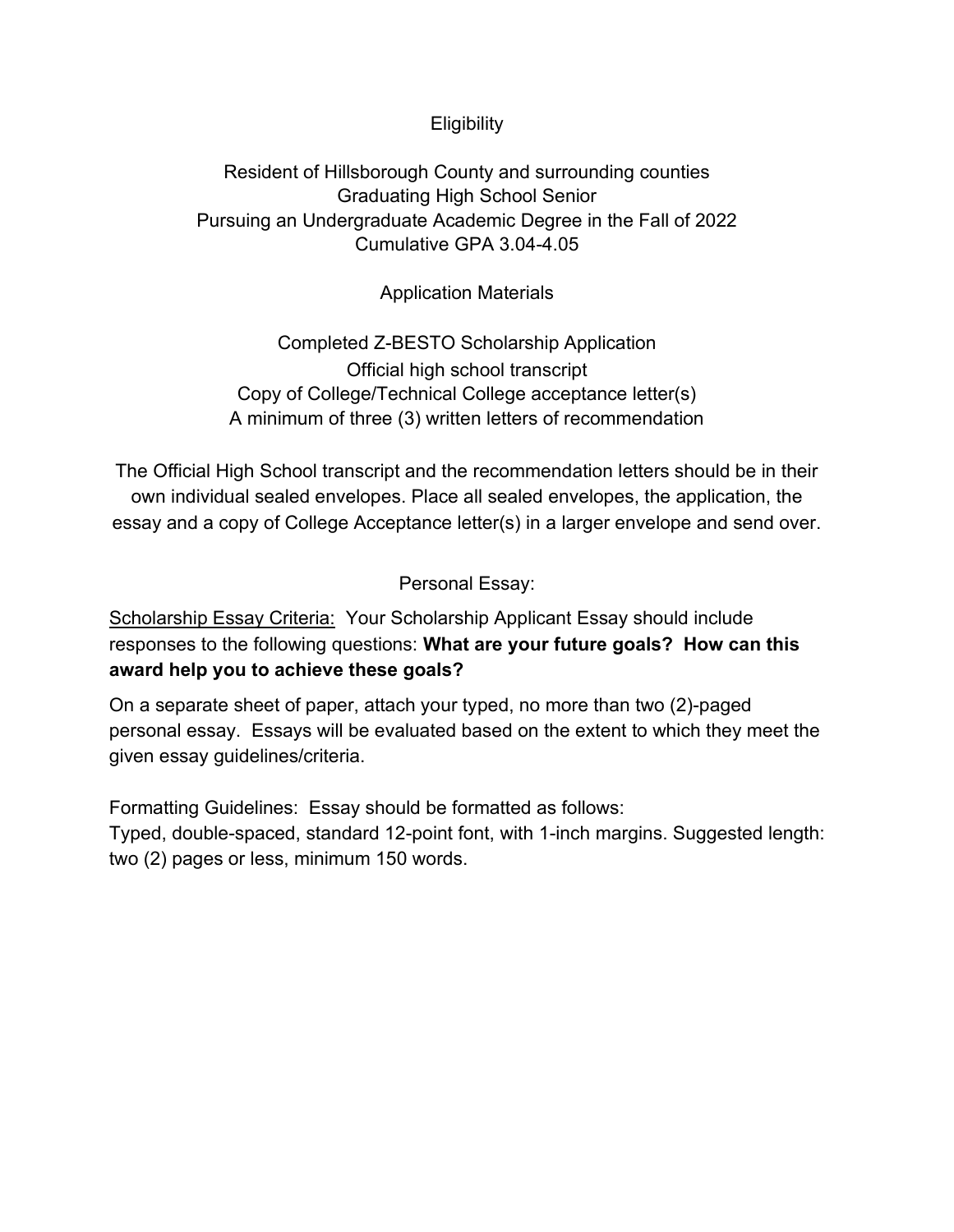## **Student Contact**

| Name: Name:                                                                                                                                                                                                                    |                          |       |
|--------------------------------------------------------------------------------------------------------------------------------------------------------------------------------------------------------------------------------|--------------------------|-------|
| (Last)                                                                                                                                                                                                                         | (First)                  |       |
|                                                                                                                                                                                                                                |                          |       |
| (City)                                                                                                                                                                                                                         | (State)                  | (Zig) |
| (Phone)                                                                                                                                                                                                                        | (Email)                  |       |
|                                                                                                                                                                                                                                | <b>Current School</b>    |       |
|                                                                                                                                                                                                                                |                          |       |
|                                                                                                                                                                                                                                |                          |       |
| (City)                                                                                                                                                                                                                         | (State)                  | (Zig) |
|                                                                                                                                                                                                                                | <b>Emergency Contact</b> |       |
|                                                                                                                                                                                                                                |                          |       |
| (Last)                                                                                                                                                                                                                         | (First)                  |       |
| Address: Analysis and the contract of the contract of the contract of the contract of the contract of the contract of the contract of the contract of the contract of the contract of the contract of the contract of the cont |                          |       |
| (City)                                                                                                                                                                                                                         | (State)                  | (Zig) |
| (Phone)                                                                                                                                                                                                                        | (Email)                  |       |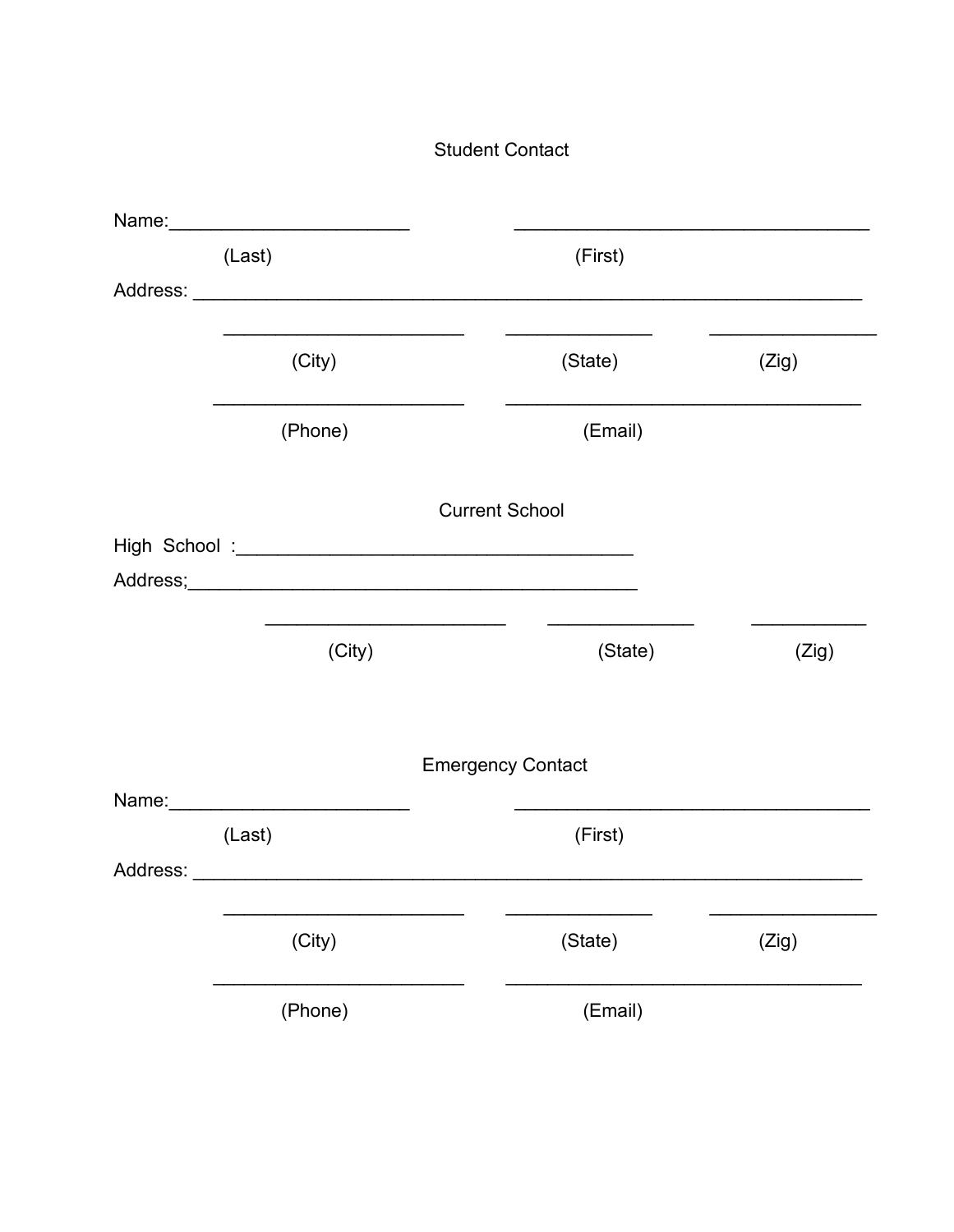Volunteer and Community Service

# **Please provide a list of volunteer and community service that you have participated in.**

| Organization/Company name: \\ower{\bmg \\omagnitide}} |         |       |
|-------------------------------------------------------|---------|-------|
|                                                       |         |       |
| (City)                                                | (State) | (Zig) |
| (Phone)                                               | (Email) |       |
|                                                       |         |       |
|                                                       |         |       |
| (City)                                                | (State) | (Zig) |
| (Phone)                                               | (Email) |       |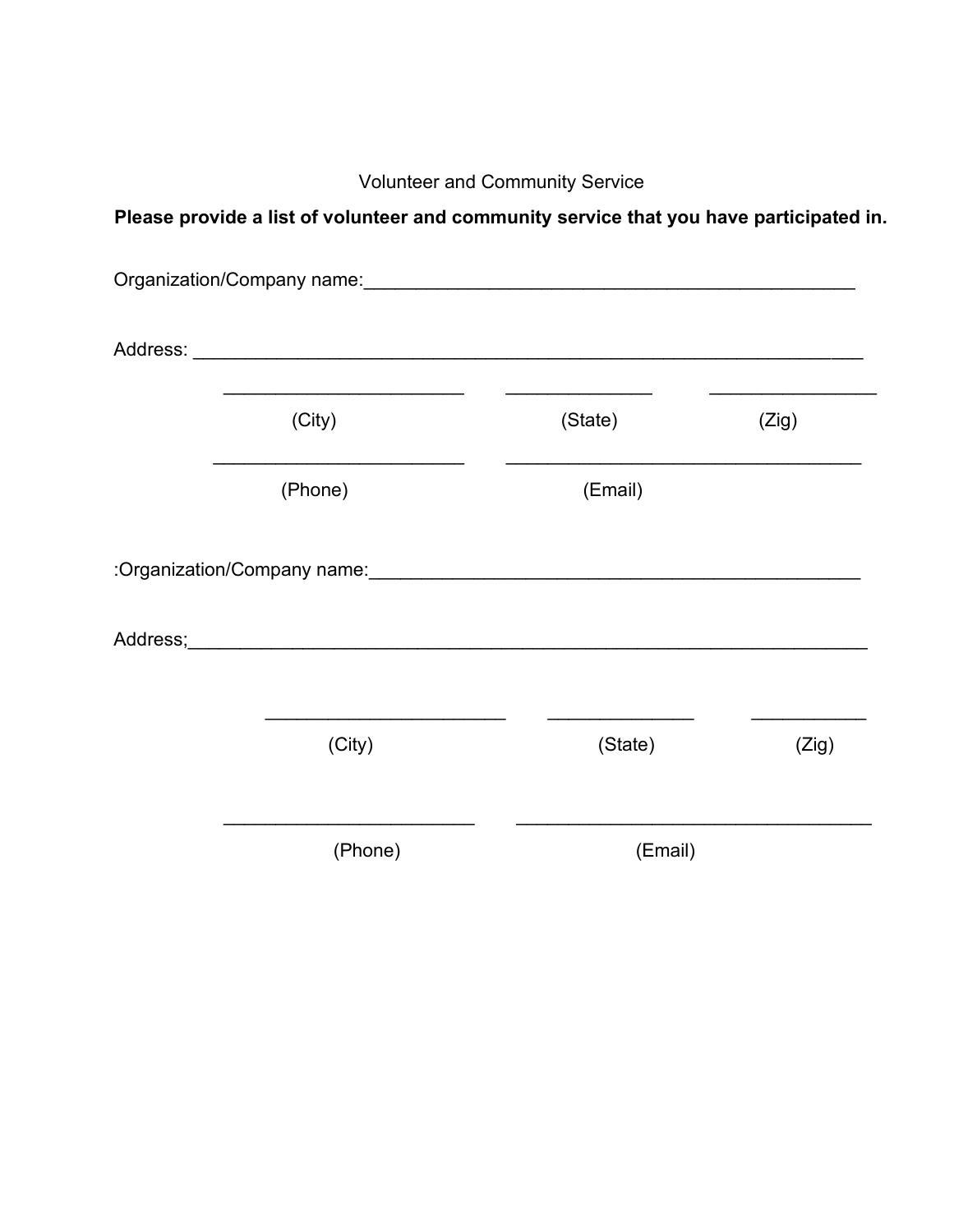|          | Organization/Company name: |         |       |
|----------|----------------------------|---------|-------|
| Address: |                            |         |       |
|          | (City)                     | (State) | (Zig) |
|          | (Phone)                    | (Email) |       |